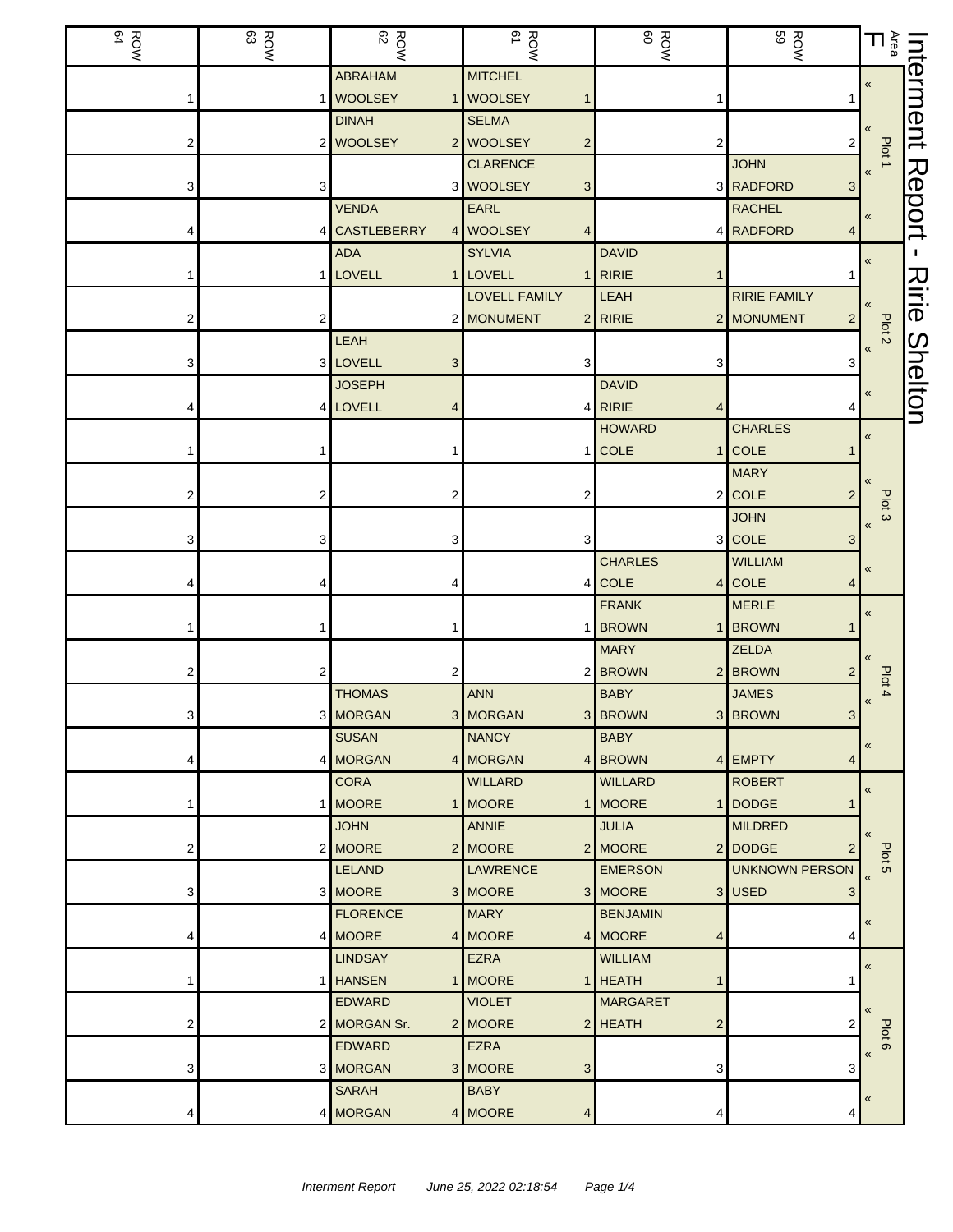| ROW<br>BOW | ROW<br>83      | ROW<br>82                          | ROW<br>BOW                                           | ROW<br>ROW                                   | <b>ROW</b><br>BOW                          | $\mathop{\mathsf{h}}\nolimits^{\mathfrak{F}}_{\mathfrak{g}}$ |                |
|------------|----------------|------------------------------------|------------------------------------------------------|----------------------------------------------|--------------------------------------------|--------------------------------------------------------------|----------------|
|            |                |                                    |                                                      | 1                                            | <b>ALICE</b><br><b>HEATH</b>               | $\ll$                                                        | hterment       |
| 2          | 2              |                                    | 2                                                    |                                              | <b>GEORGE</b><br>2 HEATH<br>$\overline{a}$ |                                                              |                |
|            |                |                                    |                                                      |                                              | <b>DAISY</b>                               | Plot 7                                                       |                |
| 3          | 3              | 3                                  | 3<br><b>JOHN</b>                                     |                                              | 3 HEATH<br>3<br><b>JOHN</b>                |                                                              | Report         |
|            | 4              |                                    | 4 HEATH<br><b>JESSE</b>                              | <b>CLARENCE</b>                              | 4 HEATH<br>4                               |                                                              | H.             |
|            |                | <b>JAMES</b>                       | <b>CLEVERLY</b><br>1 <sup>1</sup><br><b>MARY ANN</b> | <b>CLEVERLEY</b><br><b>ROZELLA</b>           |                                            | «                                                            | <b>Nirie</b>   |
|            | $\overline{2}$ | <b>CLEVERLEY</b><br>2              | <b>CLEVERLY</b>                                      | 2 CLEVERLEY<br>$\overline{2}$                | 2                                          | Plot 8                                                       |                |
| 3          |                | <b>JACOB</b><br>3 CLEVERLEY<br>3   | <b>CHARLES</b><br><b>CLEVERLEY</b>                   | <b>FLORA</b><br>3 CLEVERLEY<br>3             | 3                                          | $\pmb{\langle} \pmb{\langle}$                                |                |
|            |                | <b>BLANCHE</b><br>4 BARNES<br>4    | <b>ROSINA</b><br><b>CLEVERLEY</b>                    | <b>JESSE</b><br>4 CLEVERLY                   | 4                                          | «                                                            | <b>Shelton</b> |
|            |                |                                    | <b>WILLIAM</b><br><b>CLEVERLY</b>                    | <b>JOHN</b><br>1 CLEVERLEY                   | <b>DONALD</b>                              | $\pmb{\kappa}$                                               |                |
|            |                |                                    | <b>EMILY</b>                                         | $\mathbf{1}$<br><b>MAHALIA</b>               | <b>CLEVERLY</b>                            |                                                              |                |
| 2          | 2              |                                    | 2 CLEVERLEY<br><b>JAMES</b>                          | 2 CLEVERLEY<br>$\overline{c}$                | 2                                          | Plot <sub>9</sub>                                            |                |
| 3          | 3              | 3                                  | <b>CLEVERLY</b><br>3<br><b>LESLIE</b>                | 3<br><b>HOWARD</b>                           | 3<br><b>THOMAS</b>                         |                                                              |                |
|            | 4              | 4                                  | <b>CLEVERLY</b><br>4 <sub>1</sub>                    | <b>CLEVERLY</b><br>4                         | <b>CLEVERLY</b>                            |                                                              |                |
|            | 1 <sup>1</sup> | <b>HERBERT</b><br><b>CLEVERLEY</b> |                                                      | <b>LATISHA</b><br>1 WETZEL                   |                                            | «                                                            |                |
|            | 2              | MARKER UNREADABLE                  |                                                      | <b>GEORGE</b><br>2 WETZEL<br>2               |                                            |                                                              |                |
|            |                | <b>WILLIE</b>                      |                                                      | <b>MARY</b>                                  |                                            | <b>Plot 10</b><br>«                                          |                |
| 3          |                | 3 CLEVERLEY<br>3 <sup>1</sup>      |                                                      | 3 WETZEL<br>3 <sup>1</sup><br><b>UNKNOWN</b> | 3                                          | «                                                            |                |
|            | 4              |                                    | AMBERZINE                                            | 4 UNKNOWN<br>4                               | 4                                          | «                                                            |                |
|            | 1              | 1<br><b>MYRTLE</b>                 | <b>MORGAN</b><br>1                                   | <b>WILFORD</b>                               |                                            |                                                              |                |
| 2          |                | 2 FERGUSON<br>$\overline{c}$       |                                                      | 2 COLES<br>$\overline{2}$                    | 2                                          | Plot 11                                                      |                |
| 3          |                | <b>RUBY</b><br>3 MICKELSON<br>3    |                                                      | <b>HANNAH</b><br>3 COLES<br>3                | 3                                          | $\langle \langle$                                            |                |
|            | 4              |                                    | <b>MARTHA ANN</b><br>4 GUSTIN                        | <b>REUBEN</b><br>4 COLES<br>4                | 4                                          | $\alpha$                                                     |                |
|            | 1              |                                    |                                                      | <b>JERIMIAH</b><br>1 COLES                   | <b>ARTHUR</b><br>1 COLES<br>1              | $\pmb{\ll}$                                                  |                |
|            |                | <b>REUBEN</b>                      |                                                      | <b>HANNA</b>                                 | <b>ZENIA</b>                               |                                                              |                |
| 2          |                | 2 COLES<br>2<br><b>HULDA</b>       |                                                      | 2 COLES<br><b>ELLA</b>                       | 2 COLES<br>$\overline{2}$<br><b>JACK</b>   | <b>Plot 12</b><br>$\boldsymbol{\kappa}$                      |                |
| 3          |                | 3 COLES<br>3                       |                                                      | 3 WHITE                                      | 3 COLES<br>3<br>CARL                       |                                                              |                |
|            | 4              |                                    |                                                      |                                              | 4 COLES<br>4                               | «                                                            |                |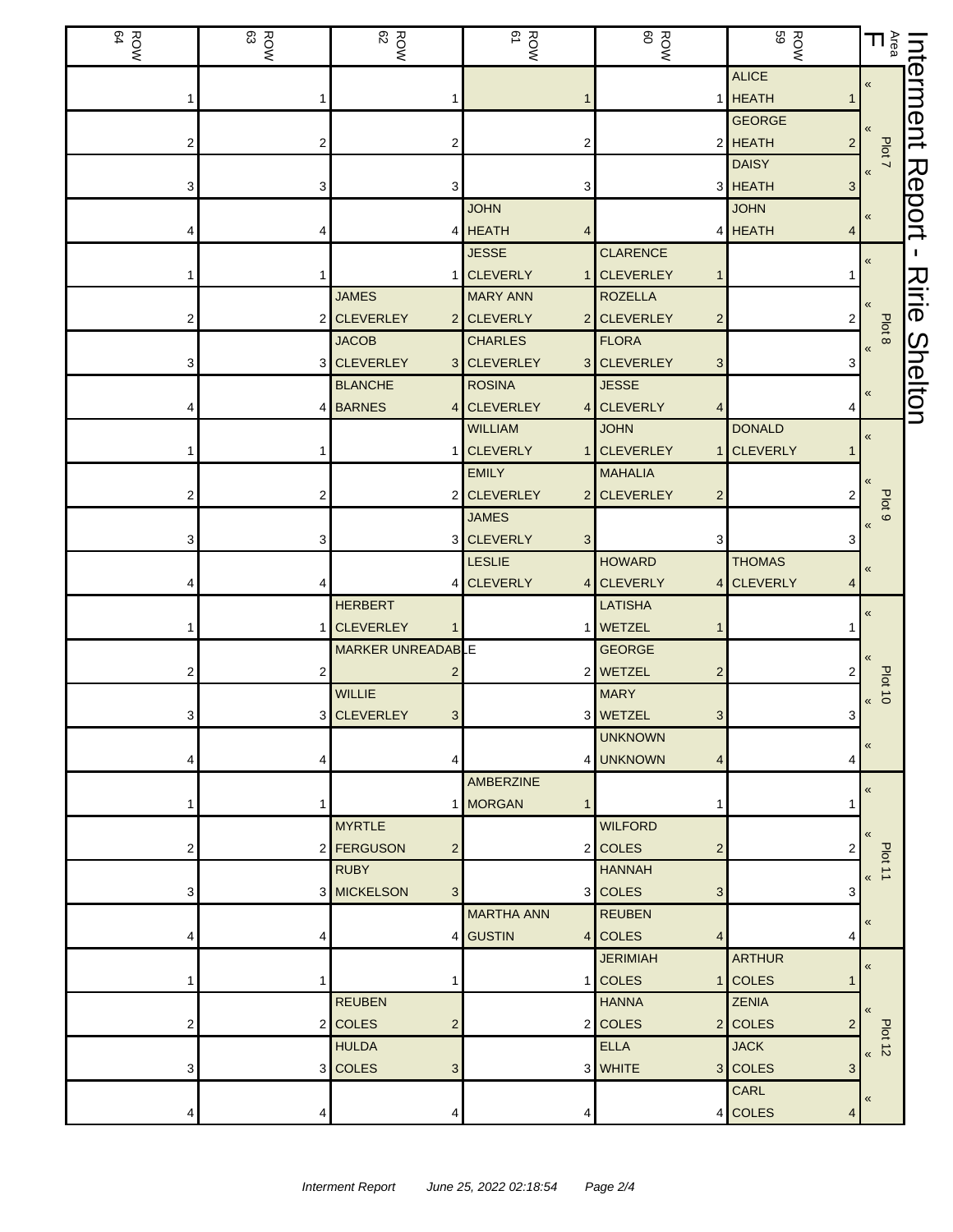| ROW<br>BOW | ROW<br>83 | <b>ROW</b>                           | ROW<br>ROW                            | <b>ROW</b>                 | <b>ROW</b><br>BOW                      | $\sum\limits_{\mathbb{S}}$ $\boldsymbol{\Pi}$ |                |
|------------|-----------|--------------------------------------|---------------------------------------|----------------------------|----------------------------------------|-----------------------------------------------|----------------|
|            |           | <b>BABY</b>                          |                                       | <b>CLEMANCE</b>            | <b>JOHN</b>                            | $\ll$                                         | hterment       |
|            |           | 1 MURPHY                             |                                       | 1 PAGE                     | 1 PAGE<br>1                            |                                               |                |
|            |           | <b>JAMES</b>                         | <b>CHARLES</b>                        | <b>SARAH</b>               | <b>RAY</b>                             |                                               |                |
| 2          |           | 2 MURPHY<br>$\overline{2}$           | <b>MURPHY</b>                         | $2$ PAGE                   | 2 PAGE<br>$\overline{2}$               | Plot 13                                       |                |
|            |           | <b>ADELINE</b>                       |                                       |                            | <b>GENEVA</b>                          |                                               | Report         |
| 3          |           | 3 MURPHY<br>3                        | 3<br><b>THOMAS</b>                    | <b>JOY</b>                 | 3 PAGE<br>3 <sup>1</sup><br><b>MAX</b> |                                               |                |
|            |           |                                      |                                       |                            |                                        | $\pmb{\langle} \pmb{\langle}$                 |                |
|            | 4         | <b>MARY</b>                          | 4 MURPHY                              | 4 PAGE                     | 4 PAGE<br>4<br><b>STEPHEN</b>          |                                               |                |
|            |           | <b>SHOEMAKER</b>                     |                                       |                            | 1 BURTENSHAW                           | $\ll$                                         |                |
|            | 1 I       |                                      |                                       |                            |                                        |                                               | Ririe          |
|            |           | <b>BENJAMIN</b><br>2 BURTENSHAW Sr 2 | 2                                     | 2                          | $\overline{2}$                         |                                               |                |
|            |           | <b>MARILLA</b>                       | LUKE                                  |                            |                                        | <b>Plot 14</b>                                |                |
|            |           | 3 BURTENSHAW                         |                                       |                            |                                        |                                               |                |
| 3          |           | 3<br><b>THOMAS</b>                   | <b>TAYLOR</b><br>3                    | 3                          | 3                                      |                                               |                |
|            |           |                                      | <b>JANIS</b>                          |                            |                                        | «                                             | <b>Shelton</b> |
|            |           | 4 BURTENSHAW<br>4<br><b>MAX</b>      | <b>BUTIKOFER</b><br>4<br><b>JESSE</b> | 4<br><b>MARJORIE</b>       | 4                                      |                                               |                |
|            |           | 1 RITTER                             | RITTER                                | 1 HIGLEY                   |                                        | $\pmb{\ll}$                                   |                |
|            |           |                                      |                                       | FAY                        |                                        |                                               |                |
|            |           | <b>BABY</b>                          | <b>ANNIE</b>                          |                            |                                        |                                               |                |
| 2          |           | 2 RITTER<br>$\overline{2}$           | RITTER                                | 2 HIGLEY<br>$\overline{2}$ | 2<br><b>ABRAHAM</b>                    | <b>Plot 15</b>                                |                |
|            |           | <b>LETITIA</b>                       | <b>CLYDE</b>                          |                            |                                        |                                               |                |
|            |           | 3 RITTER<br>3                        | <b>RITTER</b><br>3                    | <b>NORMA</b>               | 3 HOAGLAND<br>3                        |                                               |                |
|            |           | PHILLIP                              | <b>ARDITH</b>                         |                            | <b>ETHEL</b>                           | $\ll$                                         |                |
|            |           | 4 RITTER<br>4                        | <b>RITTER</b>                         | 4 HOAGLAND                 | 4 HOAGLAND<br>4                        |                                               |                |
|            |           |                                      |                                       | <b>WILLIAM</b>             |                                        | «                                             |                |
|            |           |                                      | <b>BRIGHAM</b>                        | 1 CURE                     |                                        |                                               |                |
|            |           | <b>HARRIET</b>                       |                                       | <b>ALICE</b>               |                                        |                                               |                |
|            |           | 2 TAYLOR                             | 2 ADAMS                               | $2$ CURE<br>$\overline{2}$ |                                        | <b>Plot 16</b>                                |                |
|            |           |                                      | <b>VIRGIL</b>                         | <b>PLATO</b>               |                                        | «                                             |                |
| 3.         | 31        |                                      | 3 ADAMS<br><b>WILLIAM</b>             | 3 CURE<br>3                | 3 <sup>1</sup>                         |                                               |                |
|            |           |                                      | 4 ADAMS<br>4                          |                            |                                        | «                                             |                |
|            | 4         |                                      |                                       | 4<br><b>HENRY</b>          | 4                                      |                                               |                |
|            | 1         |                                      |                                       | 1 MAHER<br>$\mathbf 1$     |                                        | «                                             |                |
|            |           |                                      |                                       | <b>JACK J</b>              |                                        |                                               |                |
| 2          | 2         | 2                                    |                                       | 2 WILSON<br>$\overline{2}$ | 2                                      |                                               |                |
|            |           |                                      |                                       | <b>MARIAN</b>              |                                        | Plot 17                                       |                |
| 3          | 3         | 3                                    |                                       | 3 WILSON<br>3              | 3                                      | $\overline{\mathbf{K}}$                       |                |
|            |           |                                      | <b>EZRA</b>                           |                            |                                        |                                               |                |
|            | 4         | 4                                    | FOX<br>4                              | 4                          | 4                                      |                                               |                |
|            |           |                                      | <b>SARAH</b>                          | <b>JOHN</b>                | <b>WILLIAM</b>                         |                                               |                |
|            | 1         | 1                                    | <b>BRUCE</b>                          | 1 MOSS                     | 1 MOSS<br>1                            | $\pmb{\ll}$                                   |                |
|            |           |                                      | <b>BARBARA</b>                        | <b>ZELMA</b>               |                                        |                                               |                |
| 2          | 2         |                                      | $2$ RIHA                              | 2 MOSS<br>$\overline{2}$   | $\overline{2}$                         |                                               |                |
|            |           |                                      | <b>ROBERT</b>                         | <b>JOHN</b>                | LAEL                                   | <b>Plot 18</b>                                |                |
| 3          | 3         |                                      | 3 BRUCE                               | 3 MOSS                     | 3 MOSS<br>3                            | $\overline{\mathbf{K}}$                       |                |
|            |           | <b>MARTIN</b>                        | <b>SARAH</b>                          | <b>AUDRA</b>               |                                        |                                               |                |
|            | 4         | <b>CAMERON</b><br>4                  | <b>JEEP</b>                           | 4 MOSS<br>4                | 4                                      | «                                             |                |
|            |           |                                      |                                       |                            |                                        |                                               |                |